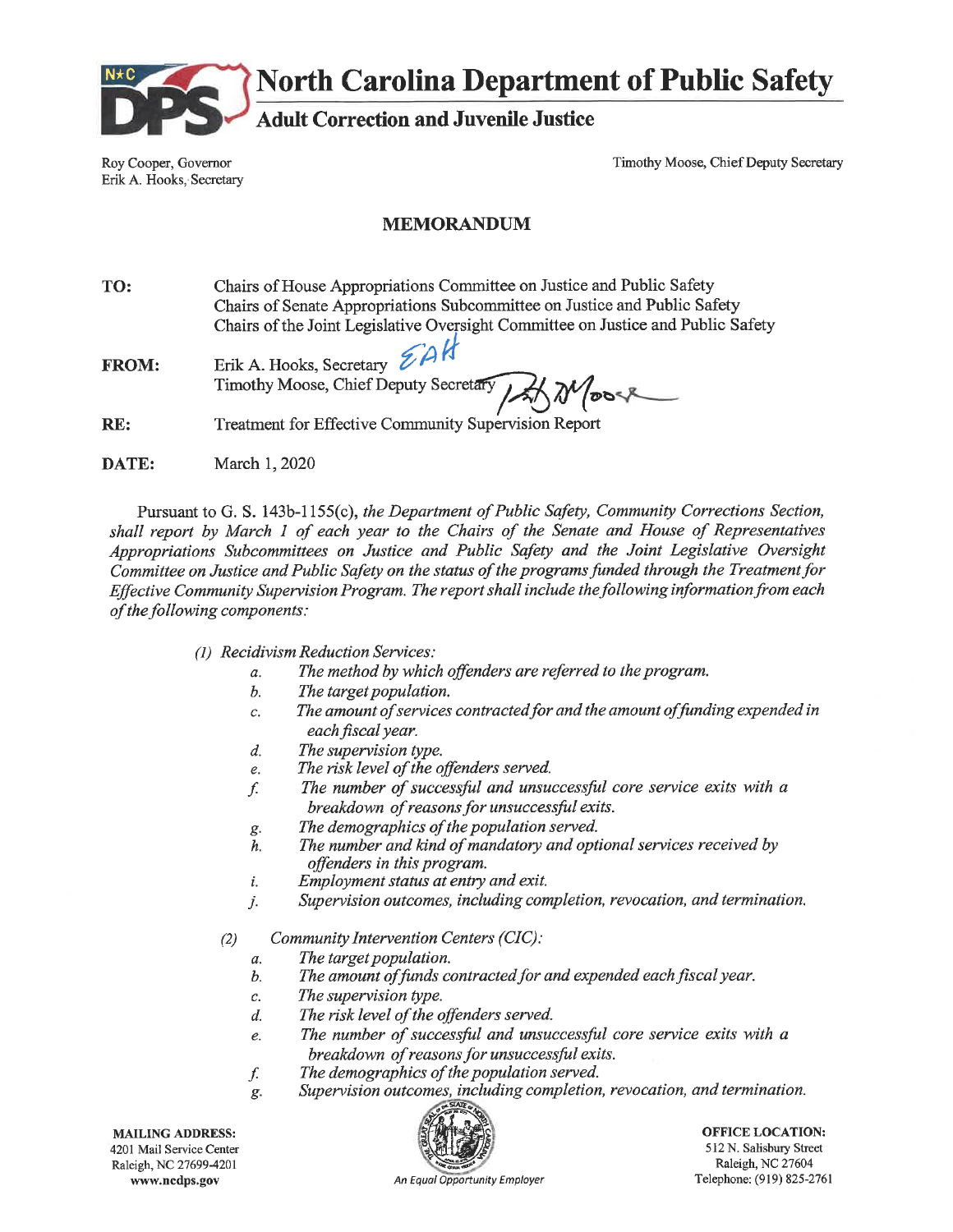

# STATE OF NORTH CAROLINA DEPARTMENT OF PUBLIC SAFETY

*Division of Adult Correction and Juvenile Justice*

STATUS OF THE TREATMENT FOR EFFECTIVE COMMUNITY SUPERVISION PROGRAM G.S. 143B-l 155(c)

March 1, 2020

Roy Cooper Governor

Erik A. Hooks Secretary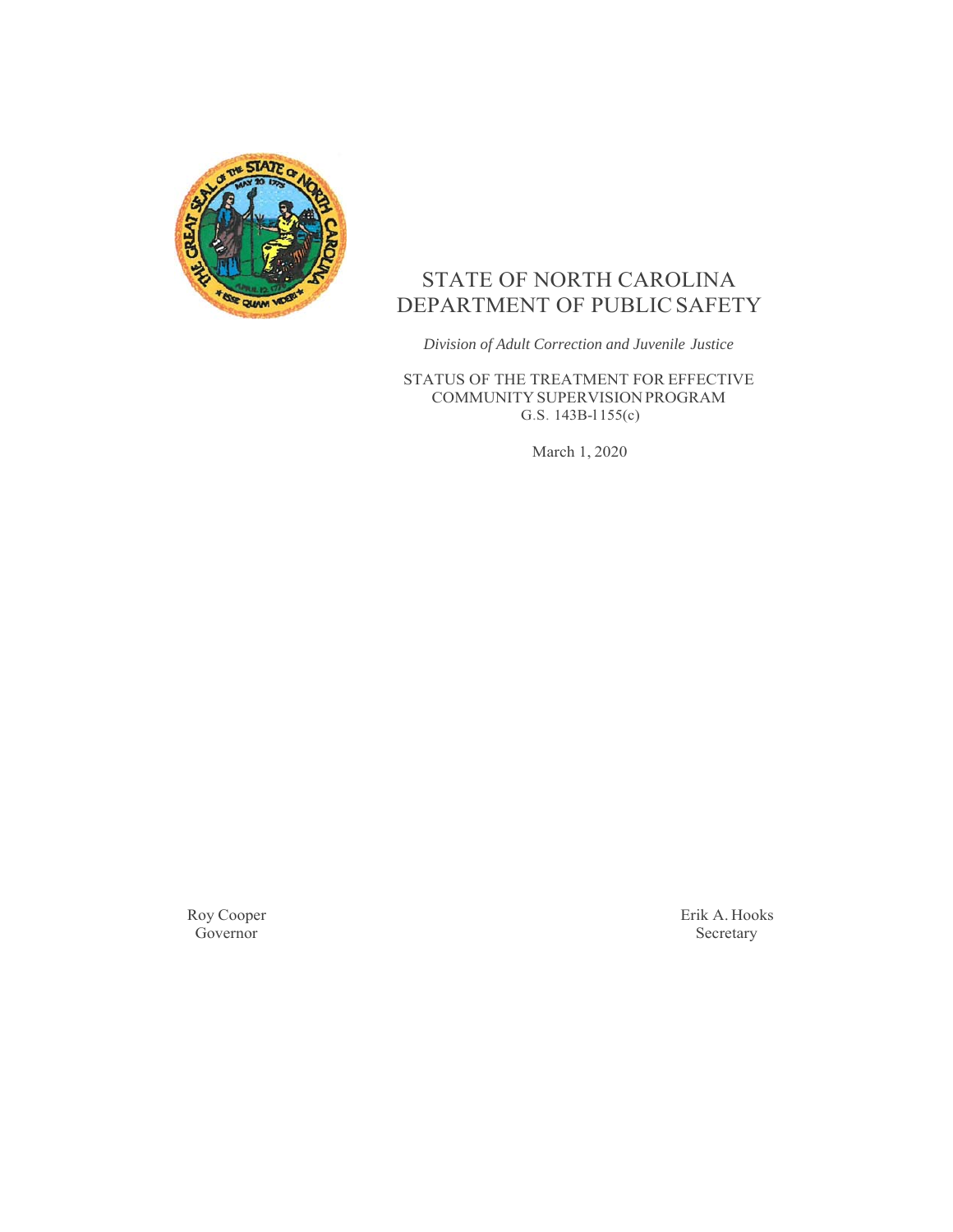### **I. Introduction**

The Justice Reinvestment Act was signed into law in June of 2011 (S.L. 2011-192). This body of legislation created the Treatment for Effective Community Supervision Program (TECSP) which is to be administered by the Community Corrections section of the Division of Adult Correction and Juvenile Justice. The program is designed to support the use of evidence- based practices to reduce recidivism and to promote coordination between state and community-based corrections programs. The target populations for these programs are high risk, high need offenders who are most likely to re-offend and also face significant barriers, or destabilizing factors that contribute to re-offending.

Considering the myriad of treatment, programming, and service needs that offenders under community supervision demonstrate, the Department took a critical look at what was available to offenders and decided to refocus the purpose of TECSP funding. Historically,this funding through its various name changes has primarily provided substance abuse treatment. However, national research studies indicate that Cognitive Behavioral Intervention (CBI) programming also has a significant impact on recidivism. Therefore, as part of the recidivism reduction strategy, the Department has designated a large portion of the TECSP funding towards CBI. With the advent of evidence-based practices in correctional interventions and the implementation of the risk/need assessment process, the Department now has empirical evidence demonstrating that the offenders who are more likely to re- offend have other programmatic and treatment needs in addition to substance abuse. Therefore, TECSP is a multi-pronged approach to programming, treatment, and reentry- related services, and essentially represents an "umbrella" of funding. Under TECSP, the Department contracts with "eligible entities" directly through the competitive procurement process to provide community-based services to offenders on probation, parole or post release supervision. The different programs funded by TECSP are described below.

# **Recidivism Reduction Services (RRS)**

Formerly called the Criminal Justice Partnership Program (CJPP) from 1994-2011 and then TECS from 2011-2015, the Recidivism Reduction Services is the single largest program funded under the TECSP umbrella, and serves the largest number of offenders through services available in 100 counties during FY 18-19. The core services offered to offenders include cognitive behavioral intervention, booster sessions and a continuum of substance abuse services to include outpatient and aftercare/recovery management services. Support services such as education, employment, health/nutrition, education and social support services based on the offender needs must also be addressed by vendors through community linkages and collaboration.

### **Community Intervention Centers (CIC)**

Community Intervention Centers (CIC) are designed as an intensive day program offering treatment, programming and services for 3-6 hours per day, five (5) days a week. The CIC program targets offenders under supervision who are in violation or at risk of revocation. The CIC provides cognitive behavioral intervention; substance abuse treatment, employment and educational services, and any other additional services which support evidence-based programming to avoid revocation and the possibility of incarceration.

### *This program is currently not offered.*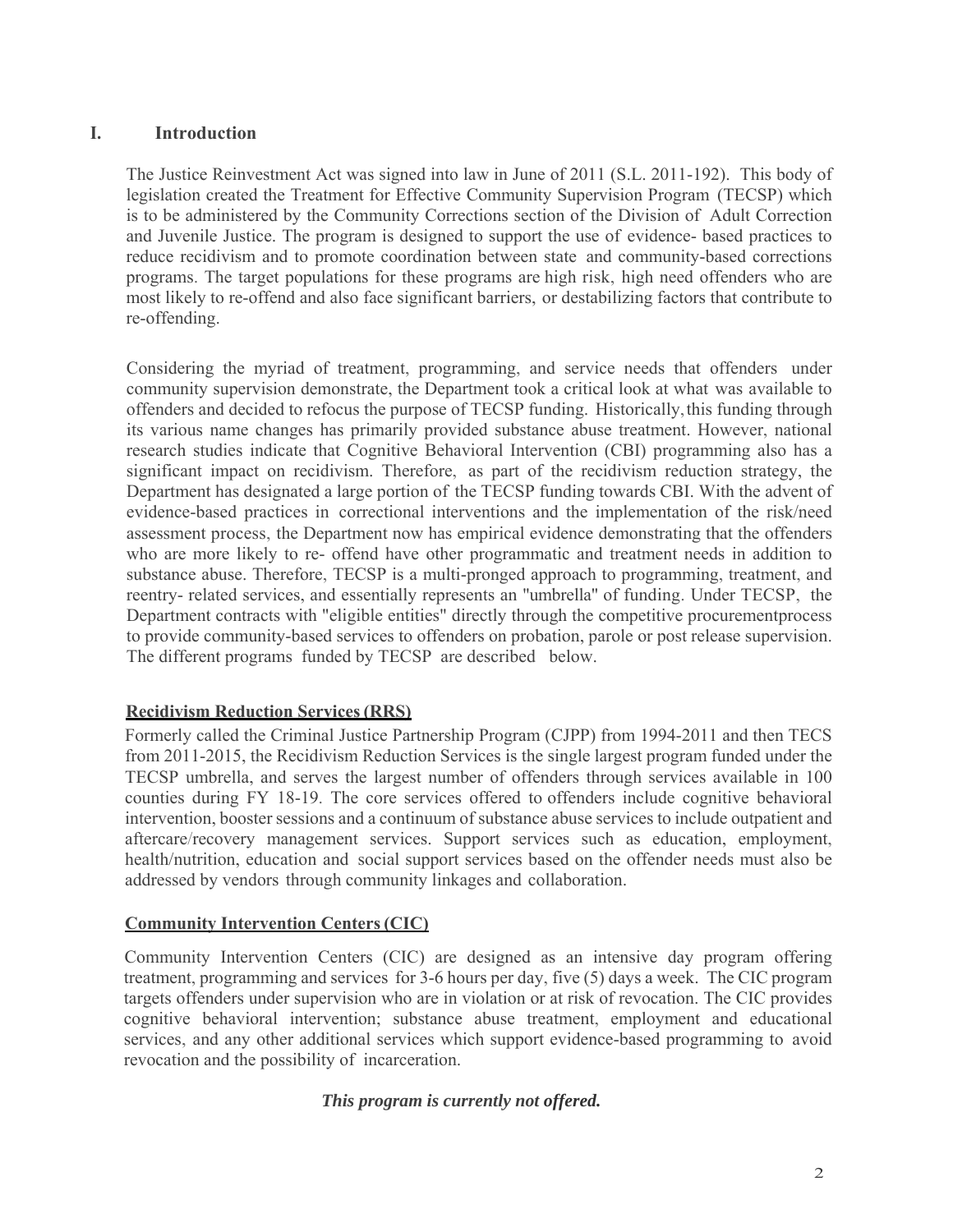# **Transitional/Temporary Housing (TH)**

Transitional and Temporary Housing (TH) is community-based housing provided to offenders who are in need of a structured, positive and safe environment for an interim period. The issue of homelessness among offenders supervised in the community has been a significant problem for supervising officers. By providing housing to these homeless offenders, it is the Department's intent to reduce recidivism and the rate of probation and post release supervision revocations. Vendors provide social support and program services along with the transitional housing.

# **Local Reentry Councils (LRC)**

Due to Justice Reinvestment, the Department continues to focus on providing reentry services to the growing numbers of individuals released from prison, post-release supervision and individuals with a criminal record as a barrier. Local Reentry Councils (LRC) is an organized network consisting of a broad range of individuals and agencies from different disciplines and backgrounds that have a role or significant interest in helping people successfully transition from correctional supervision (including prison, probation, parole and/or post-release supervision). The mission of the Local Reentry Council is to coordinate resources in the community in a best effort to provide and streamline resources for incarcerated and formally incarcerated individuals and, as a result, reduce recidivism and promote public safety.

# **Intensive Outpatient Services (IOP)**

Intensive substance abuse treatment services are an ASAM Level 2.1 non-residential treatment service that includes structured individual and group activities and services that are provided at an outpatient program designed to assist offenders to begin recovery and learn skills for recovery maintenance. The services are offered at least 3 hours a day, at least 3 events a week for 12 weeks. IOP structured programming includes individual and group counseling and support, cognitive behavioral programming, family counseling and support, drug testing coordinated with supervising Probation/Parole Officer and TASC Care Manager, relapse prevention strategies, life skills, crisis planning, disease and recovery management, and treatment support activities for those with physical disability, co-occurring mental illness, and developmental differences.

# *This program was not offered during FY 18-19 as a stand-alone service, but will be incorporated into the next round of Requests for Proposals for Recidivism Reduction Services in FY 19-20.*

The following sections provide specific information about the status of each program funded under TECSP during FY 18-19:

# **(1) RECIDIVISM REDUCTION SERVICES (RRS)**

# **a. Method by which offenders are referred to the program:**

All referrals are generated through the automation process on the Offender Case Plan. Offenders can also be recommended by TASC Care Managers as a result of the TASC Assessment.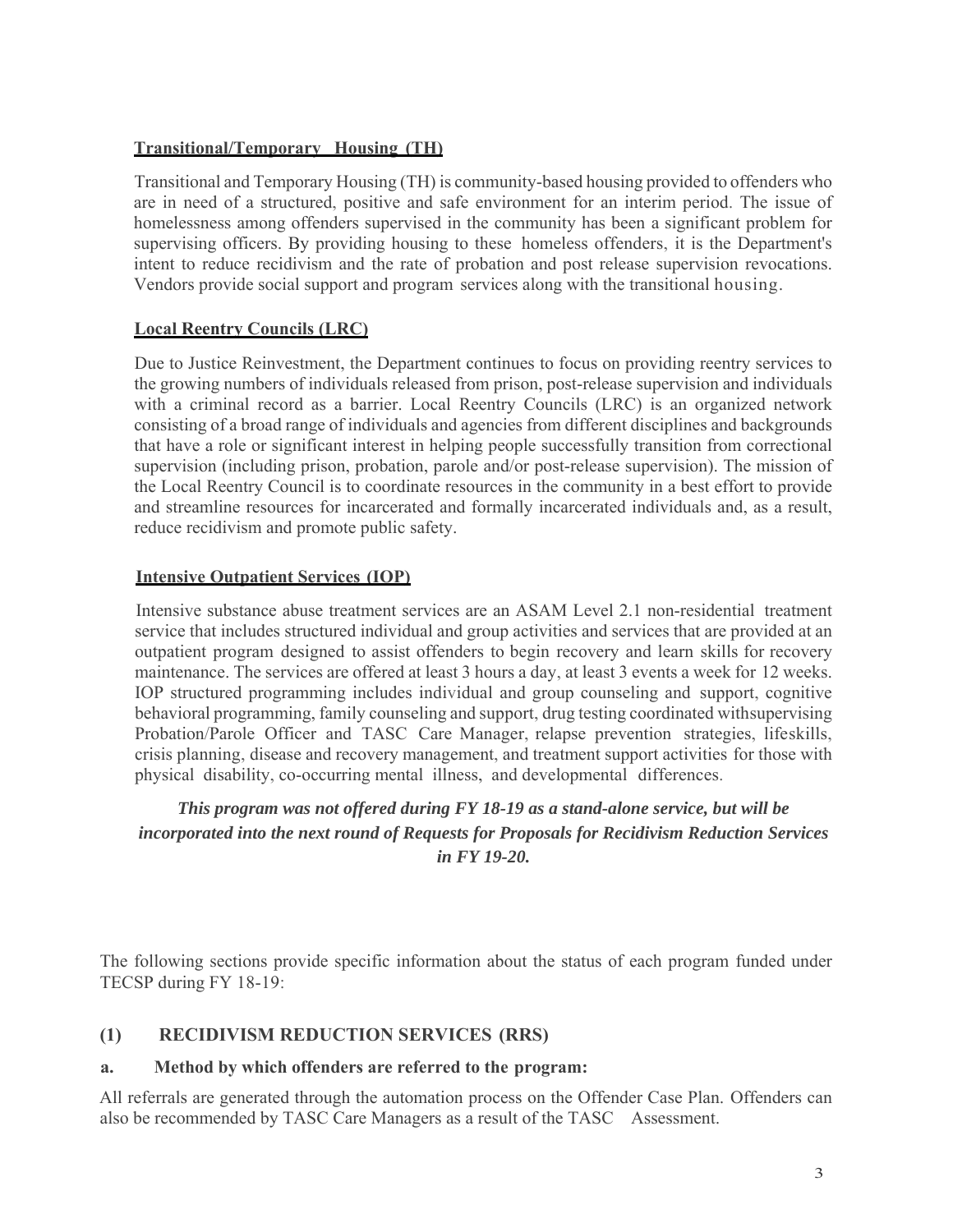### **b. Target population:**

The eligible pool of offenders for RRS programming is the population of offenders in each county who have been assessed as Level 1, Level 2, and Level 3 in terms of supervision level. On July 1, 2018, 77% of the population under community supervision were Level 1, Level 2, or Level 3 offenders (not including offenders unleveled at the time). However, due to the availability of funding, the RRS program uses a 35% threshold for the target population, and thus the program targeted 26,308 offenders as the eligible pool of offenders for RRS.

### **c. The amount of services contracted for and the amount of funding expended in each fiscal year:**

FY 18-19 was the fourth year of the Recidivism Reduction Services (RRS) program where the contracts for services were performance-based. Vendor payments are directly related to offender engagement and outcomes. Vendors made tremendous progress during the third year of the RRS contracts by improving on data entries. Additionally, the performance-based contracts included an upfront payment during the first month of the fiscal year equaling 25% of the contract total (the amount a vendor could possibly earn providing services).

Expenditures for FY 18-19 increased by 12% compared to last fiscal year, due to the Vendors becoming more familiar and comfortable with the RRS performance-based contracting approach, as well as the department awarding contracts in all 100 counties of North Carolina. We are anticipating an increase in expenditures in FY19-20 because the Department is planning to increase the payout structure for core and wrap-around services, in addition to including the option for intensive outpatient substance abuse services.

### **Total amount of contracts:** \$11,662,490.07

#### **Total Expenditures:**

\$5,980,640.58

*Note: The legislative report asks specifically about the total amount of contracts and total expenditures for the RRS program. Since these are performance-based contracts, the total amount of contracts is a derived figure based on the assumption that each vendor achieves all milestones with all offenders and is used by Purchasing for contractual purposes only. It is a separate and distinct figure that is derived for the purpose of creating a purchase order with each vendor. Therefore, it is not appropriate to compare this derived figure with the budget or the expenditures for this program.* 

### **d. The supervision type:**

**Table 1: Recidivism Reduction Services Supervision Type of Offenders Served FY 18-19.** 

| <b>Supervision Type</b> | Count  |
|-------------------------|--------|
| Probation               | 8,649  |
| Post-Release            | 3,096  |
| Parole                  | 59     |
| Post Release Probation  |        |
| Total                   | 11,804 |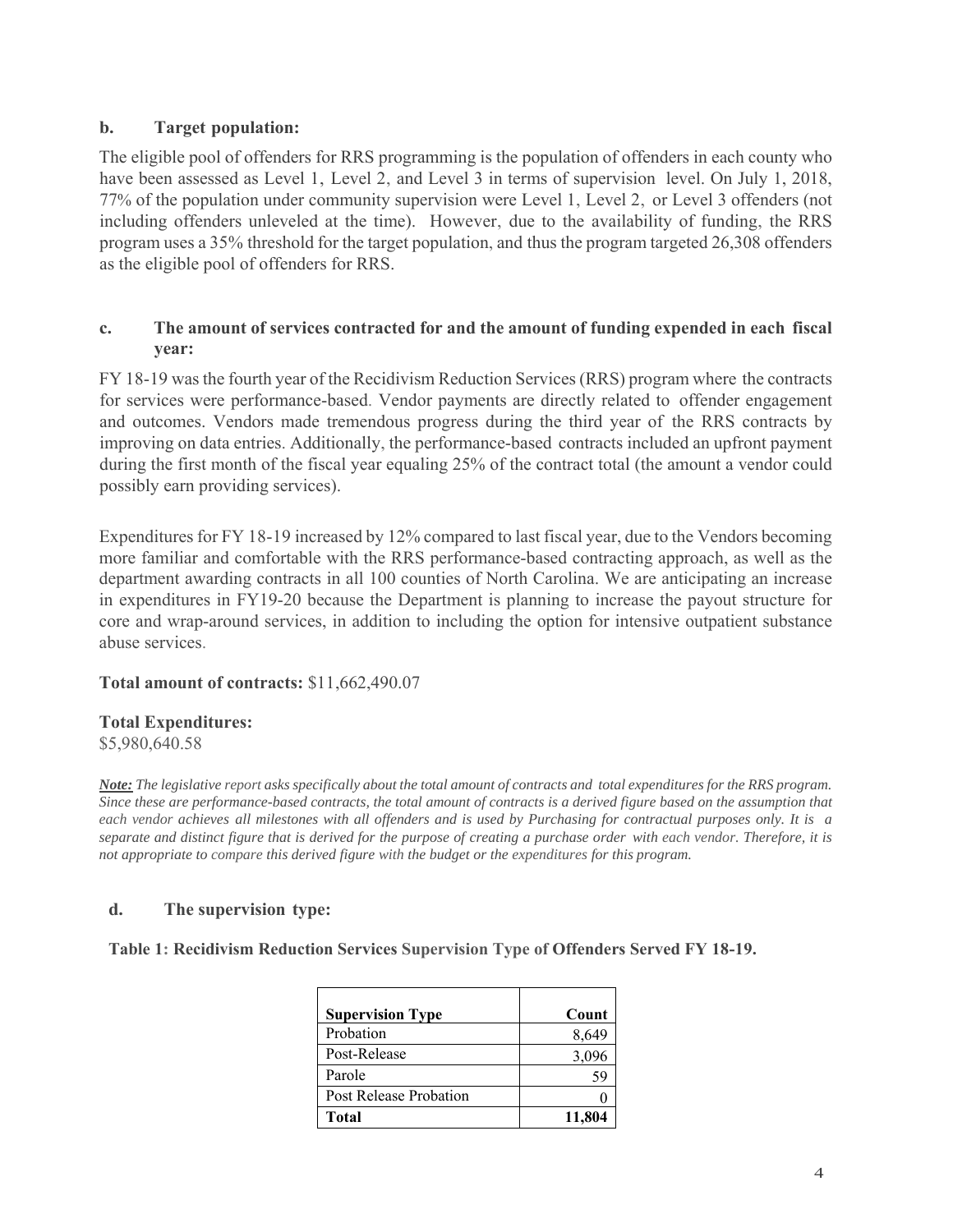**e. The risk level of the offenders served.** 

**Table 2: Recidivism Reduction Services Risk Level of Offenders Served FY 18-19.** 

| <b>Risk Level</b> | Count  |
|-------------------|--------|
|                   |        |
| R1                | 3,319  |
| R <sub>2</sub>    | 4,314  |
| R <sub>3</sub>    | 3,279  |
| R <sub>4</sub>    | 827    |
| R <sub>5</sub>    | 56     |
| Not Leveled       |        |
| <b>Total</b>      | 11,804 |

**f. The number of successful and unsuccessful core service exits with a breakdown of reasons for unsuccessful exits:** 

**Table 3: Recidivism Reduction Services - Core Service Outcomes for Offenders Served FY 18-19.**

|                             |       | Completed | <b>Not Completed</b> |         | <b>Non-Compliance</b> |         | Inappropriate<br>Referral |         | Other |         |       |
|-----------------------------|-------|-----------|----------------------|---------|-----------------------|---------|---------------------------|---------|-------|---------|-------|
| <b>Core Service</b>         | Count | Percent   | Count                | Percent | Count                 | Percent | Count                     | Percent | Count | Percent | Total |
| <b>ROP</b> Treatment        | 728   | 37%       | 187                  | $7\%$   | 759                   | 38%     | 130                       | $9\%$   | 187   | 9%      | 1,991 |
| <b>ROP</b> Aftercare        | 223   | 61%       | 47                   | 5%      | 57                    | 16%     | 17                        | 13%     | 18    | 5%      | 362   |
| CBI Group Therapy           | 2.563 | 37%       | 728                  | 5%      | 2,527                 | 36%     | 311                       | 10%     | 829   | 12%     | 6,958 |
| <b>CBI</b> Booster Sessions | 56    | 60%       | 13                   | 4%      | 13                    | 14%     |                           | 14%     |       | 8%      | 93    |
| Total                       | 3,570 | 38%       | 975                  | 5%      | 3.356                 | 36%     | 462                       | 10%     | 1.041 | 11%     | 9.404 |

\*S*uccessful completion means offenders satisfied all program requirements, non-compliance includes both non-compliance with program requirements and conditions of supervision, other includes moved out of the area, died, changed meeting times, moved to unsupervised probation or the probation term was complete or terminated*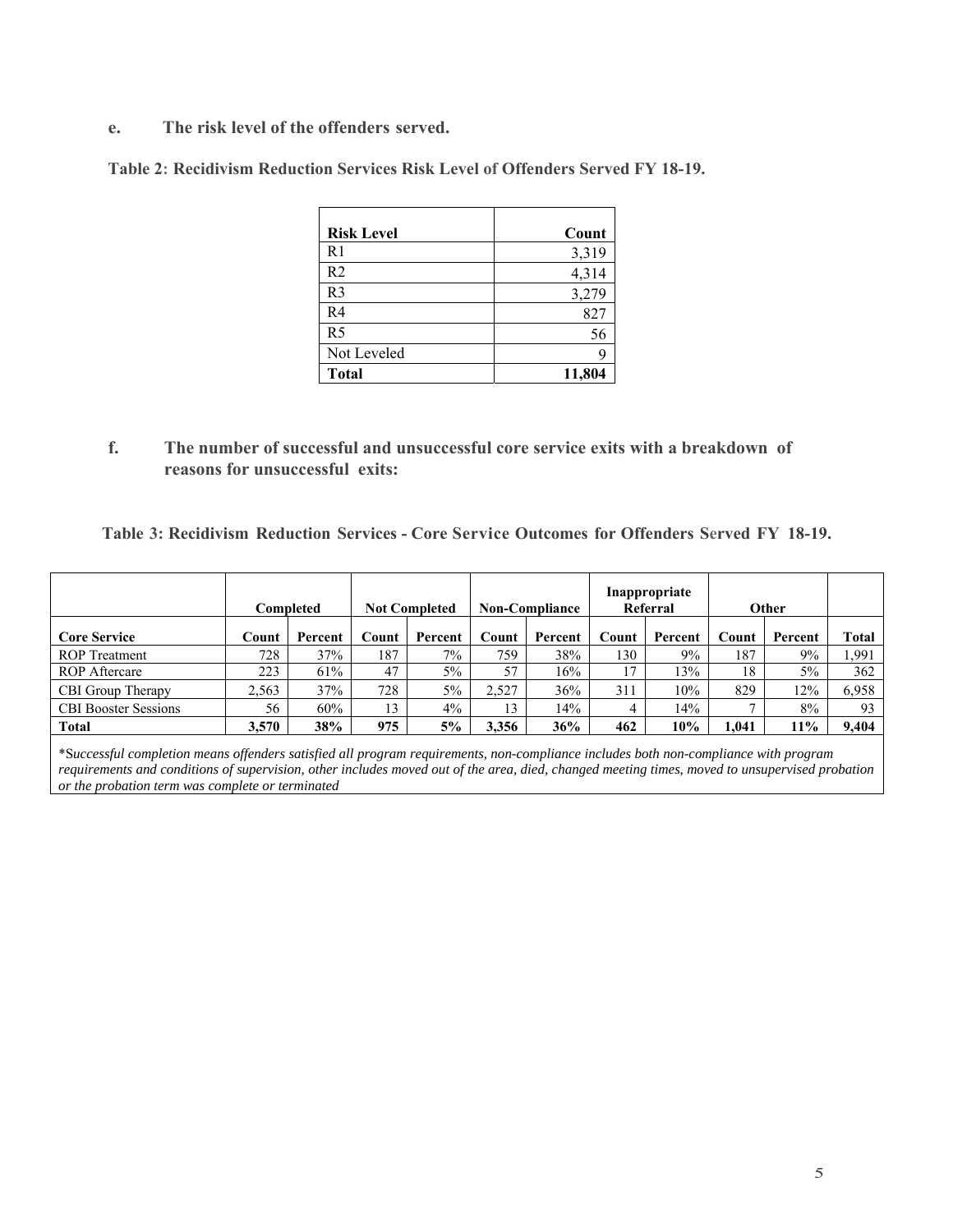#### **g. The demographics of the population served:**

|              | White   |       | <b>Black</b> |                | Other     |      | <b>Total</b> |         |
|--------------|---------|-------|--------------|----------------|-----------|------|--------------|---------|
| Age<br>Group | Female  | Male  | Female       | Male           | Female    | Male | Count        | Percent |
| $13 - 18$    | 3       | 26    |              | 83             |           | 9    | 130          | $1\%$   |
| $19 - 21$    | 56      | 272   | 43           | 732            | 17        | 97   | 1,217        | 10%     |
| $22 - 25$    | 130     | 472   | 99           | 1,242          | 16        | 147  | 2,106        | 18%     |
| $26 - 30$    | 300     | 789   | 111          | 1,476          | 20        | 117  | 2,813        | 24%     |
| $31 - 35$    | 264     | 644   | 92           | 800            | 13        | 54   | 1,867        | 16%     |
| 36-40        | 232     | 522   | 64           | 588            | 14        | 47   | 1,467        | 12%     |
| $41 - 45$    | 151     | 342   | 48           | 365            | 10        | 21   | 937          | $8\%$   |
| $46 - 50$    | 78      | 195   | 39           | 216            | 4         | 15   | 547          | 5%      |
| 51-55        | 43      | 117   | 24           | 160            |           | 11   | 356          | 3%      |
| 56-60        | 21      | 80    | 13           | 135            | $\bullet$ | 4    | 253          | 2%      |
| 61-65        | 6       | 24    |              | 45             |           |      | 78           | $1\%$   |
| 66-70        |         | 6     |              | 18             | ٠         |      | 27           | $0\%$   |
| $71+$        | $\cdot$ |       |              | $\mathfrak{D}$ |           | 3    | 6            | $0\%$   |
| All          | 1,285   | 3,490 | 542          | 5,862          | 98        | 527  | 11,804       | 100%    |

**Table 4: Recidivism Reduction Services Demographics of Population Served FY 18-19.** 

### **h. The number and type of mandatory and optional services received by offenders in this program:**

During FY 18-19: 13,850 services were rendered to RRS clients.

#### **Table 5: Recidivism Reduction Mandatory Service Outcomes Population Served FY 18-19.**

| <b>Mandatory Services</b>  | Count | Percent |
|----------------------------|-------|---------|
| Health/Nutrition           | 3.435 | 35%     |
| <b>Employment Services</b> | 3,240 | 33%     |
| Education                  | 3,098 | 32%     |
| Total                      | 9.773 |         |

**Table 6: Recidivism Reduction Optional Service Outcomes Population Served FY 18-19.**

| <b>Optional Services</b> | Count | Percent |
|--------------------------|-------|---------|
| <b>Parenting Classes</b> | 1,901 | $47\%$  |
| <b>Family Counseling</b> | 2,102 | 51 %    |
| Child Care Services      | 74    | $2\%$   |
| Total                    | 4.077 |         |

*Note: The mandatory and optional services are generally rendered as a one-time event, therefore the number of services rendered may be under-reported. Changes to the programs database during FY 18-19 did not allow for vendors to enter specific outcomes for services.*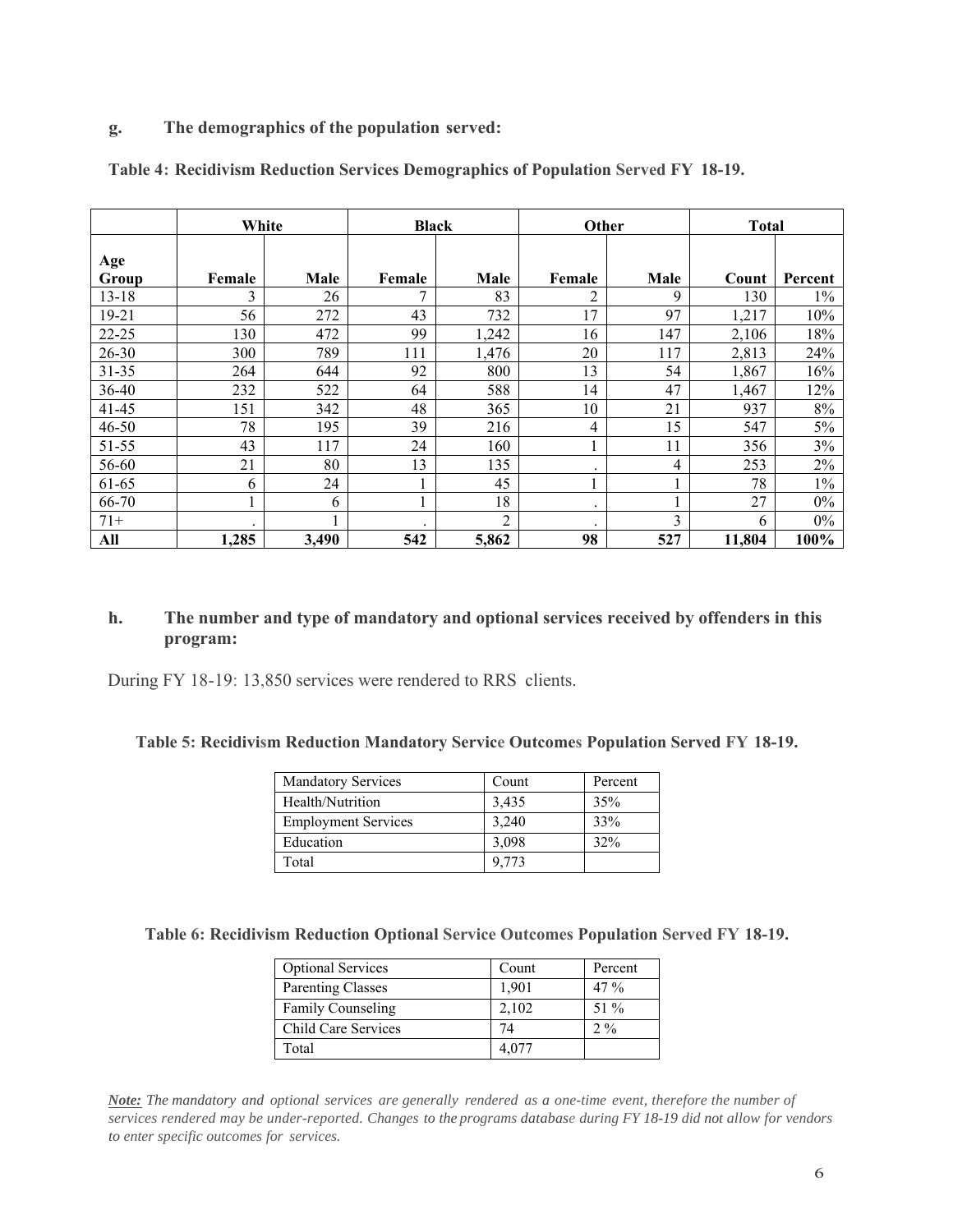### **i. Employment Status at entry and exit:**

**Table 7: Recidivism Reduction Employment Status at Entry & Exit Population Served FY 18-19.** 

| <b>Employment Status at Entry</b> | <b>Employed</b> | Unemploved | Unknown | Total  |
|-----------------------------------|-----------------|------------|---------|--------|
| Employed                          | 2.966           | 1.005      | 54      | 4.025  |
| Unemployed                        | .,084           | 2.799      | 169     | 4.052  |
| Unknown                           | 38              | 157        | 3.532   | .727   |
| Total                             | 4.088           | 3.961      | 3,755   | 11.804 |

#### **j. Supervision outcomes, including completion, revocation, and termination:**

 **Table 8: Recidivism Reduction Supervision Outcomes Population Served FY 18-19.** 

| <b>Supervision Outcome</b>                          | Count  | Percent |  |  |  |  |
|-----------------------------------------------------|--------|---------|--|--|--|--|
| Active                                              | 4,601  | 39%     |  |  |  |  |
| Completed                                           | 2,377  | 20%     |  |  |  |  |
| Revoked                                             | 1,991  | 17%     |  |  |  |  |
| Terminated                                          | 2229   | 19%     |  |  |  |  |
| Moved to Unsupervised                               | 377    | 3%      |  |  |  |  |
| Other                                               | 229    | $2\%$   |  |  |  |  |
| <b>Total</b>                                        | 11,804 | 100%    |  |  |  |  |
| "Other" includes offender died and failed to comply |        |         |  |  |  |  |

#### **Community Intervention Centers (CIC)**

The CIC contracts were initially awarded in 6 counties primarily in the urban communities where the number of offenders in violation and/or at risk for revocation is usually a greater percentage of the supervised population. However, the Vendors involved with CIC programming were also involved in RRS programming and the overlap was difficult to manage for both the Vendors and the supervising officers. Therefore, based on requests from Vendors and due to low numbers of referrals, the Department agreed to allow these contracts to expire during FY 15-16 and they were not renewed after August 2016. There were no operational programs during FY 18-19. New programming options are being considered.

#### **Transitional and Temporary Housing**

#### **a. The target population:**

Offenders (male and female) who are 18 years or older under community supervision who voluntarily agree to live in transitional housing due to being homeless or recently released from prison without a confined home plan, and do not have any family or community resources willing to provide suitable living arrangements. In FY 18-19, the Department had 122 transitional housing beds using nine (9) vendors across the state. Additionally, there were 589 admissions (an individual staying at least one night) and most participants had a length of stay of about 75 days but are allowed up to 90 days. Under unique circumstances, individuals can be extended up to 120 days.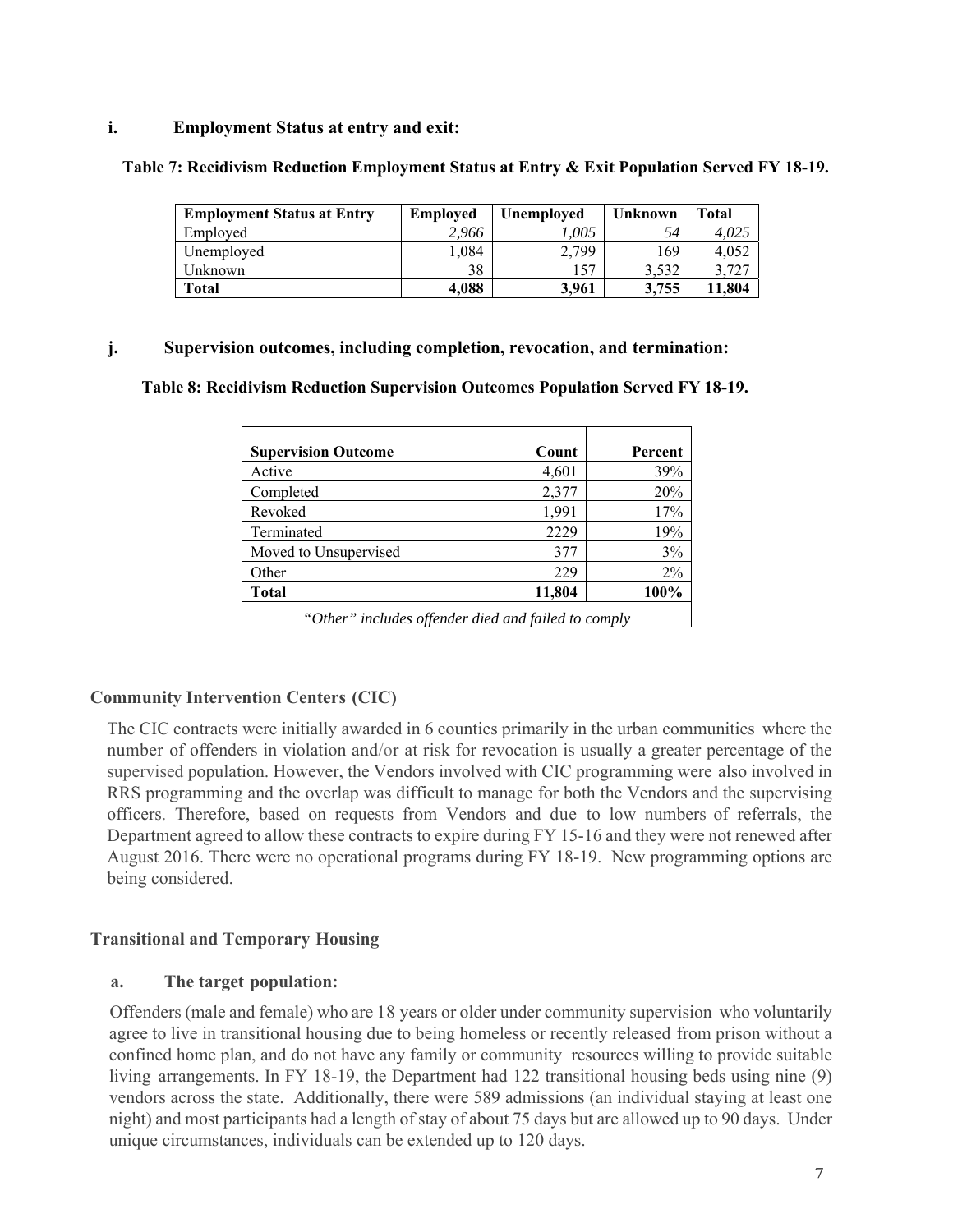### **b. The amount of funds contracted for and expended each fiscal year:**

Based on risk/need assessment data, those offenders facing homelessness are more likely to become at risk for violation and revocation. Therefore, without a statewide network of housing options available to the offender population, the Department began to provide transitional housing in 2013 to address this need for structured, positive and safe housing environments.

### **Total amount of contract for non-sex offender housing:**

\$ 2,377,053

#### **Total Expenditures:**  \$1,814,250

#### **c. The supervision type:**

**Table 9: Transitional and Temporary Housing Supervision Type of Offenders Served FY 18-19.**

| <b>Supervision Type</b> | Count |
|-------------------------|-------|
| Probation               | 193   |
| Parole                  |       |
| Post-Release            | 268   |
| <b>Total</b>            | 465   |

#### **d. The risk level of the offenders served:**

**Table 10: Transitional and Temporary Housing Risk Level of Offenders Served FY 18-19.** 

| <b>Risk Level</b> | Count |
|-------------------|-------|
| R <sub>1</sub>    | 147   |
| R <sub>2</sub>    | 145   |
| R <sub>3</sub>    | 111   |
| R <sub>4</sub>    | 17    |
| R <sub>5</sub>    |       |
| Not Leveled       | 43    |
| Total             | 465   |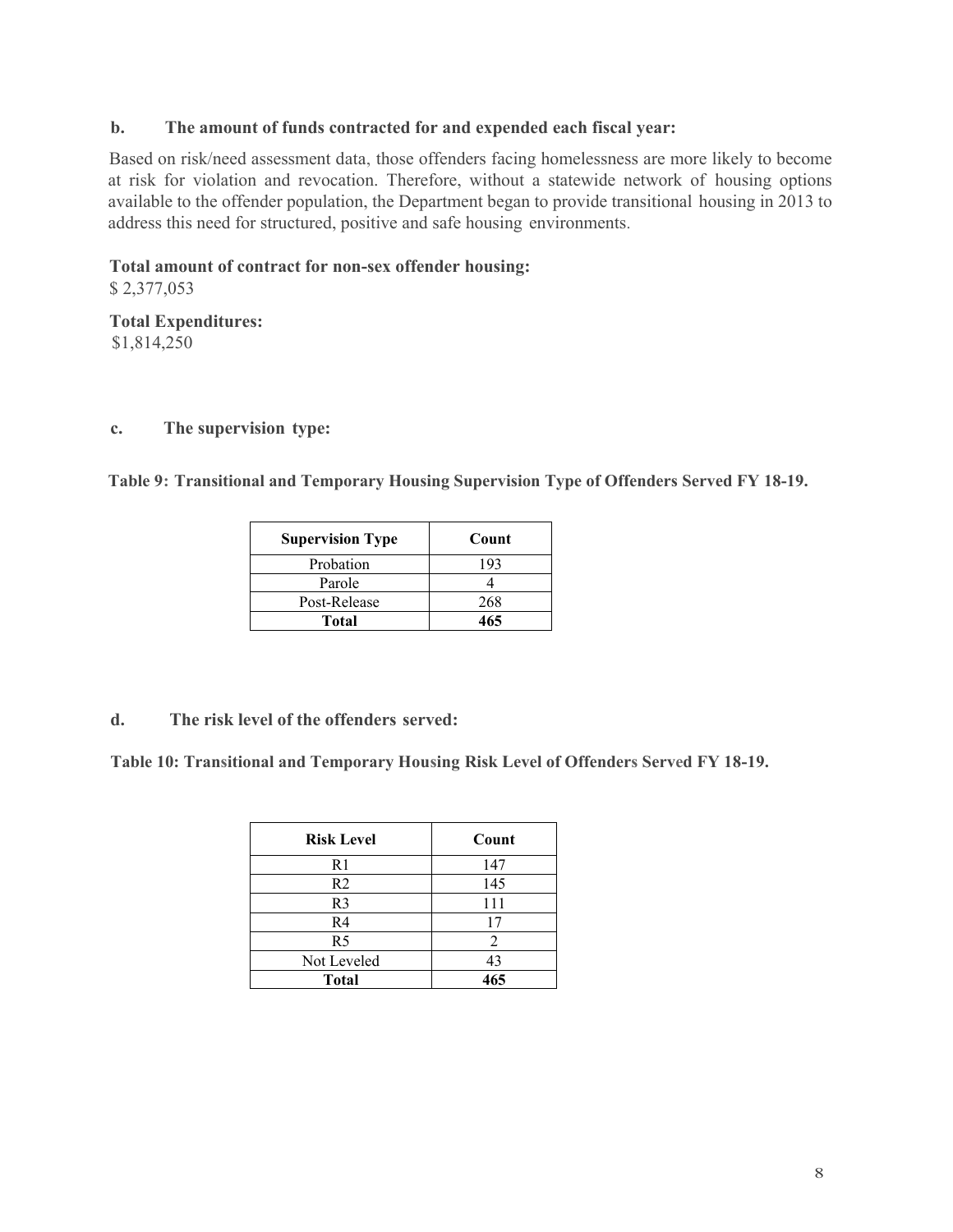**e. The number of completions and non-completions for core services:** 

**Table 11: Transitional and Temporary Housing Core Service Outcomes for Offenders Served FY 18-19.**

|                                        | <b>Not Completed</b><br>Completed |         |       |         |              |
|----------------------------------------|-----------------------------------|---------|-------|---------|--------------|
| <b>Core Service</b>                    | Count                             | Percent | Count | Percent | <b>Total</b> |
| CBI Group Therapy                      | 48                                | 25%     | 141   | 75%     | 189          |
| Regular Outpatient Substance Treatment | 25                                | 47%     | 28    | 53%     | 53           |
| <b>CBI Booster Sessions</b>            |                                   | 86%     |       | 14%     |              |
| Total                                  | 79                                | 32%     | 170   | 68%     | 249          |

*Note: Starting in FY 17-18, transitional/temporary housing providers were not required to provide CBI group therapy and regular outpatient substance abuse treatment. Rather, housing providers were instructed to make referrals to existing contractual services offered under RRS contracts. However, some housing providers elected to continue these services at no additional cost.*

### **f. The demographics of the population served:**

**Table 12: Transitional and Temporary Housing Demographics of Population Served FY 18-19.** 

|              | White   |      |           | <b>Black</b>            | Other        |                | <b>Total</b> |         |
|--------------|---------|------|-----------|-------------------------|--------------|----------------|--------------|---------|
| Age<br>Group | Female  | Male | Female    | Male                    | Female       | Male           | Count        | Percent |
| $13 - 18$    | 2       | 10   | $\cdot$   | 12                      | $\bullet$    | $\bullet$      | 24           | 5%      |
| $19 - 21$    | 2       | 5    | $\bullet$ | 17                      | ٠            | $\overline{2}$ | 26           | 6%      |
| $22 - 25$    | 2       | 16   | ٠         | 36                      |              |                | 56           | 12%     |
| $26 - 30$    | 6       | 33   | 5         | 44                      |              | 3              | 92           | 20%     |
| $31 - 35$    | 7       | 30   |           | 32                      |              |                | 71           | 15%     |
| 36-40        | 11      | 31   |           | 18                      | ٠            | $\bullet$      | 60           | 13%     |
| $41 - 45$    | 4       | 16   | 3         | 17                      | ٠            | $\bullet$      | 40           | 9%      |
| $46 - 50$    |         | 10   | 3         | 21                      |              | 2              | 37           | 8%      |
| 51-55        | 2       | 10   | 2         | 14                      |              | $\cdot$        | 28           | 6%      |
| 56-60        |         | 6    |           | 8                       | ٠            | $\cdot$        | 15           | 3%      |
| 61-65        |         |      |           | $\overline{\mathbf{4}}$ | ٠            | $\bullet$      | 7            | 2%      |
| 66-70        | $\cdot$ | 3    | $\cdot$   | 4                       | ٠            | $\cdot$        | 7            | 2%      |
| $71+$        | ٠       |      |           |                         | $\bullet$    | $\bullet$      | 2            | $0\%$   |
| All          | 39      | 172  | 15        | 228                     | $\mathbf{2}$ | 9              | 465          | 100%    |

**g. The employment status at entry and exit:** 

**Table 13: Transitional and Temporary Housing Employment Status at Entry and Exit Population Served FY 18-19.** 

|                             | <b>Employment Status at Exit</b> |            |         |       |
|-----------------------------|----------------------------------|------------|---------|-------|
| <b>Employment Status at</b> |                                  |            |         |       |
| Entry                       | <b>Employed</b>                  | Unemployed | Unknown | Total |
| Employed                    | 45                               |            |         | 58    |
| Unemployed                  | 205                              | 149        |         | 371   |
| Unknown                     |                                  |            | 33      | 36    |
| Total                       | 251                              | 64         | 50      | 465   |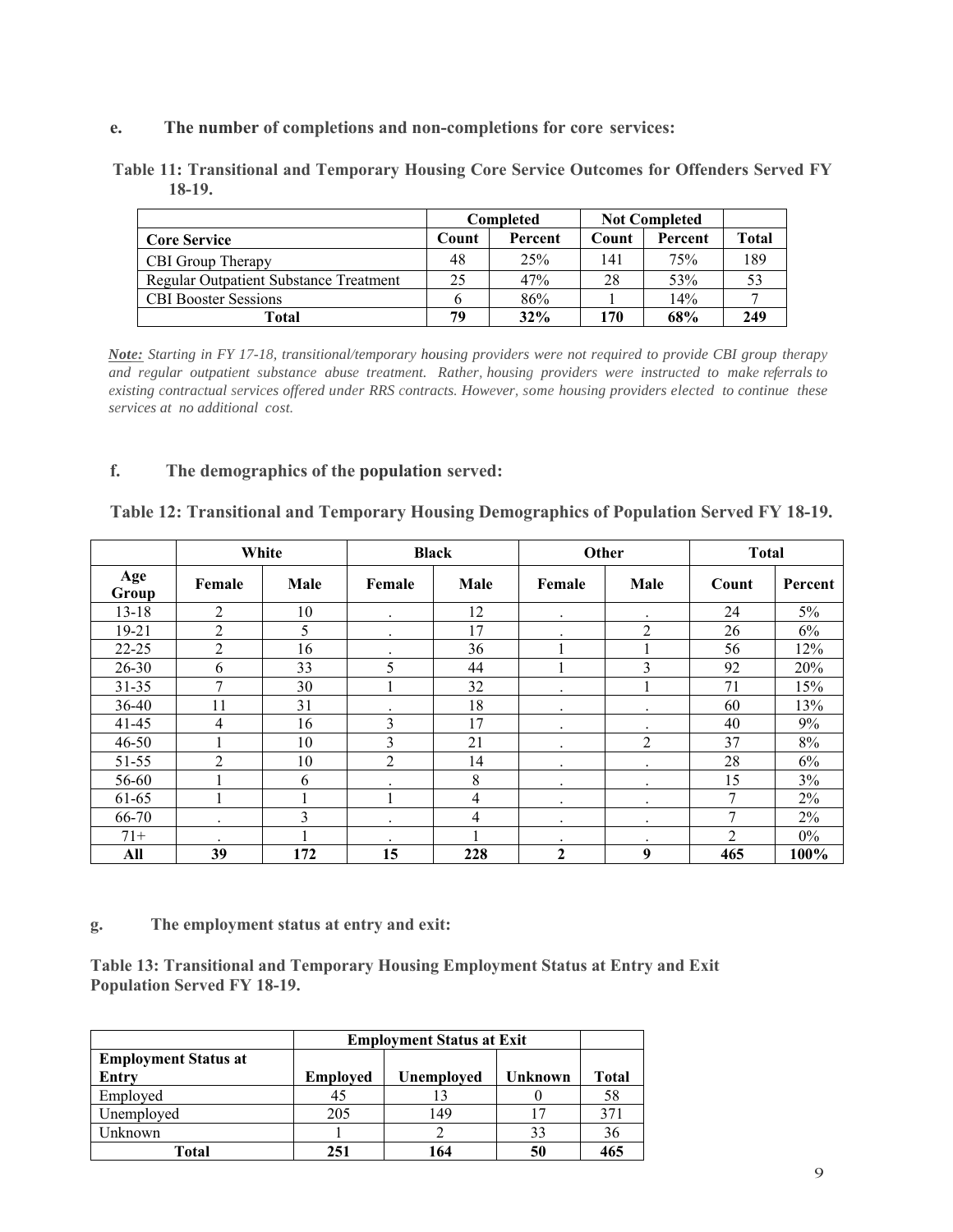### **h. Supervision outcomes, including completion, revocation, and termination:**

**Table 14: Transitional and Temporary Housing Supervision Outcomes Population Served FY 18-19.** 

| <b>Supervision Outcome</b>                        | Count | Percent |
|---------------------------------------------------|-------|---------|
| Active                                            | 136   | 29%     |
| Completed                                         | 152   | 32%     |
| Revoked                                           | 117   | 25%     |
| Terminated                                        | 45    | 10%     |
| Moved to Unsupervised                             |       | $2\%$   |
| Other                                             |       | $2\%$   |
| <b>Total</b>                                      | 465   | 100%    |
| Other includes offender died and failed to comply |       |         |

### **Local Reentry Councils (LRC)**

**a. The target population:**

The primary target population are incarcerated individuals, individuals currently under community supervision (including Probation, Post-Release, or Parole) and individuals that have a criminal background as a barrier. For the FY 18-19, there were 14 LRCs serving 19 counties and 3,204 individuals. These sites include: Buncombe, Mecklenburg, Pitt, Nash/Edgecombe/Wilson, Hoke/Scotland/Robeson, Craven/Pamlico, Cumberland, Durham, Orange, New Hanover, McDowell, Wake, Forsyth and Guilford. Any individual in the Reentry Council community who has been involved in the criminal justice system, currently under community supervision or released from federal prison, state prison, or county jail are eligible for reentry services through the Local Reentry Council. The core services include, but are not limited to housing, employment, transportation and childcare assistance, as well as referrals to substance abuse and mental health services.

The data shown in the following tables were manually collected by LRC staff. It should be noted that not all information for some participants was available for analysis. Future plans are to purchase a comprehensive case management system to ensure that participant information can be systematically collected and tracked.

#### **b. The amount of funds contracted for and expended each fiscal year:**

**Total Amount of contracts:** \$2,294,018.00

**Total Expenditures:**  \$1,932,401.31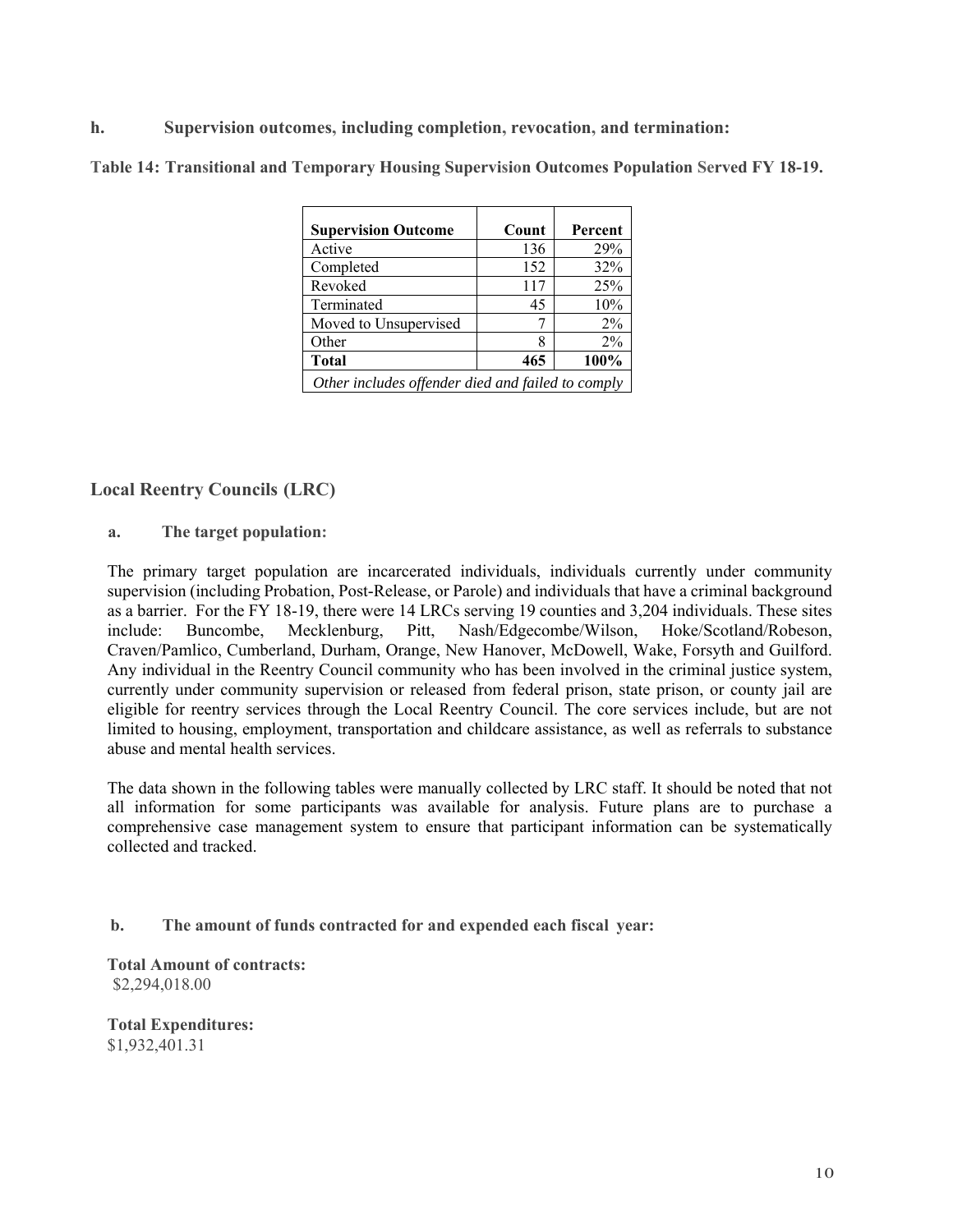#### **c. The supervision type:**

**Table 15: Clients by Supervision Type during FY 18-19.** 

| <b>Supervision Type</b> | Count |
|-------------------------|-------|
| Probation               | 2,220 |
| Post-Release            | 199   |
| Parole                  | 85    |
| Dual Supervision        |       |
| <b>Missing Data</b>     | 694   |
| Total                   | 3.204 |

#### **d. The risk level of the offenders served:**

**Table 16: Risk Level of Offenders Served during FY 18-19.** 

| <b>Risk Level</b> | Count |
|-------------------|-------|
| High              | 631   |
| Medium            | 1,698 |
| Low               | 875   |
| <b>Total</b>      | 3.204 |

*Note: Local Reentry Council staff use an instrument called the Proxy to identify risk and they may also obtain risk information from the state's risk assessment instrument from the supervising probation officer. These data were combined into categories of risk as presented in the table.* 

#### **e. The number of supportive services provided:**

#### **Table 17: Local Reentry Council Supportive Services Provided FY 18-19.**

*Note: The numbers of reentry activities shown below include multiple contacts with an individual participant.*

| <b>Supportive Services</b> | <b>Total</b> |
|----------------------------|--------------|
| Transportation             | 3,144        |
| *Employment                | 2,796        |
| Clothing/Food/Hygiene      | 2,004        |
| Housing                    | 1,266        |
| Life Skills                | 939          |
| <b>SA/MH</b> Treatment     | 733          |
| <b>Vocational Training</b> | 400          |
| <b>Academic Education</b>  | 361          |
| **Documentation            | 275          |
| Child Care                 | 45           |
| Mentorship                 | 1,043        |
| Total                      | 13,006       |

*\* Employment activities include job search and job placement.* 

*<sup>\*\*</sup>Documentation activities include assisting participants with obtaining items, such as: a social security card, birth and marriage certificates, and state issued identification.*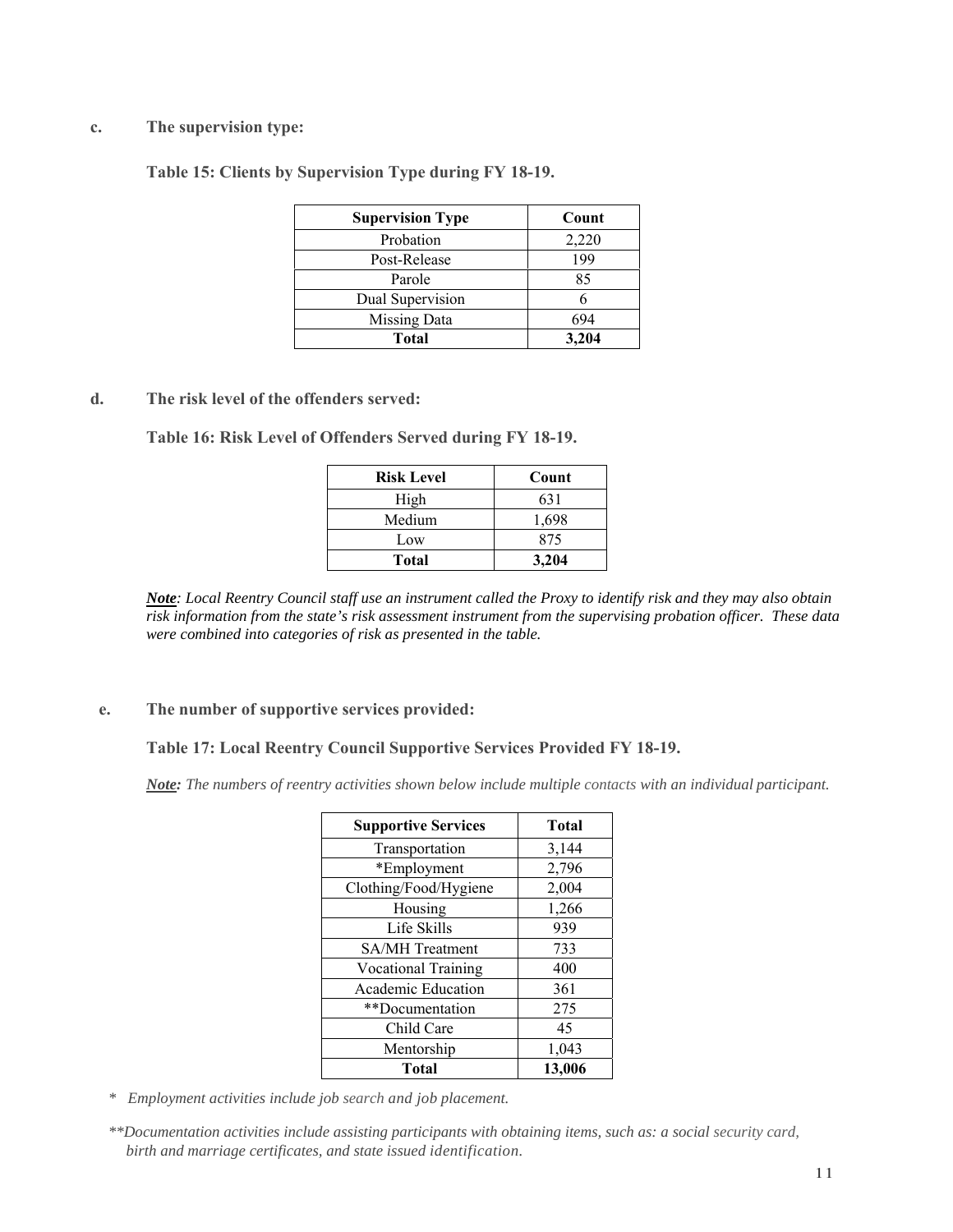**f. The demographics of the population served:** 

**Table 18: Age at Intake of Offenders Served by Local Reentry Councils FY 18-19.** 

| <b>Age Group</b> | <b>Total</b> |
|------------------|--------------|
| 16-20            | $4\%$        |
| 21-29            | 26%          |
| 30-39            | 31%          |
| 40-49            | 22%          |
| $50+$            | 17%          |
| Total            | 100%         |

**Table 19: Gender at Intake of Offenders Served by Local Reentry Councils FY 18-19.** 

| Gender | Percent |
|--------|---------|
| Male   | 80%     |
| Female | 20%     |
| Total  | 100%    |

**Table 20: Race/Ethnicity at Intake of Offenders Served by Local Reentry Councils FY 18-19.** 

| <b>Race/Ethnicity</b> | Percent |
|-----------------------|---------|
| <b>Black</b>          | 63%     |
| White                 | 26%     |
| Hispanic              | 9%      |
| Native American/Other | $2\%$   |
| Unknown               | $0\%$   |
| Asian                 | $0\%$   |
| <b>Total</b>          | 100%    |

# **g. Hourly Wages Received:**

**Table 21: Hourly Wage of Offenders Served by Local Reentry Councils during FY 18-19.** 

| <b>Hourly Wages</b> | Total |
|---------------------|-------|
| Min. Wage           | 55    |
| Min. Wage - \$8.00  | 613   |
| $$9.01 - $10.00$    | 466   |
| $$10.00 +$          | 630   |
| <b>Total</b>        | 1,764 |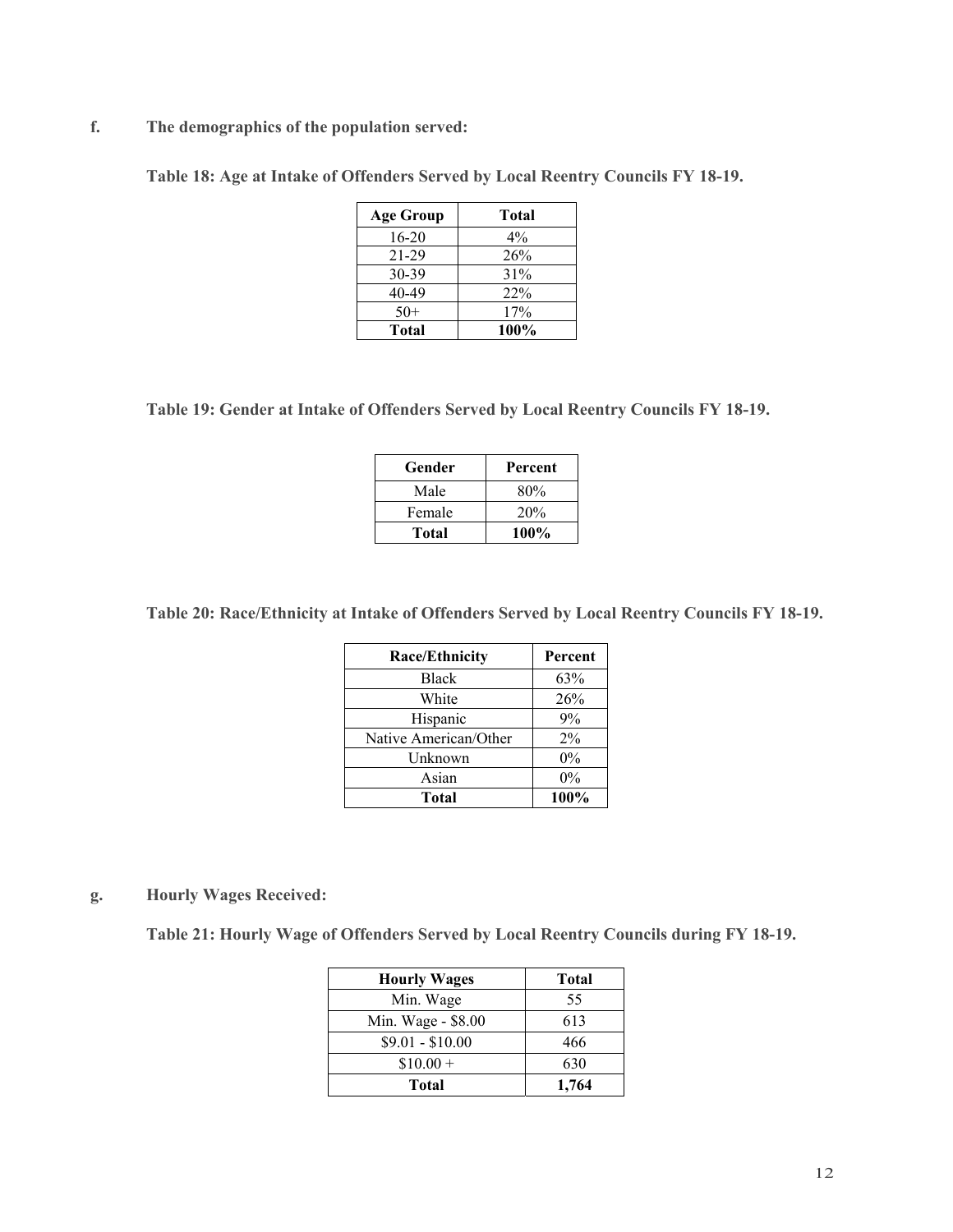**h. Supervision outcomes, including completion, revocation, and termination:** 

**Table 22: Most Recent Outcome Status of Offenders Served Through CART during FY 18-19.** 

| <b>Supervision Outcome</b> | <b>Total</b> | Percent |
|----------------------------|--------------|---------|
| Active Supervision         | 577          | 18%     |
| Completed                  | 1,416        | 44%     |
| *No Contact                | 858          | 27%     |
| **Dropped Out              | 93           | 3%      |
| Re-arrest                  | 62           | $2\%$   |
| Moved to Unsupervised      | 10           | $<1\%$  |
| ***Other                   | 188          | 6%      |
| <b>Total</b>               | 3,204        | 100%    |

 *\* "No contact" indicates there was no response from participants after LRC staff attempted to contact several times. \*\* "Dropped out" indicates participant no longer wanted assistance.*

 *\*\*\* "Other" includes participants who died, failed to comply, or moved away.* 

# **(2) INTENSIVE OUTPATIENT SERVICES**

The Department did not have any contract(s) for this service during FY 18-19, but did incorporate this service under Recidivism Reduction Services (RRS) for the new contracts issued in August 2019.